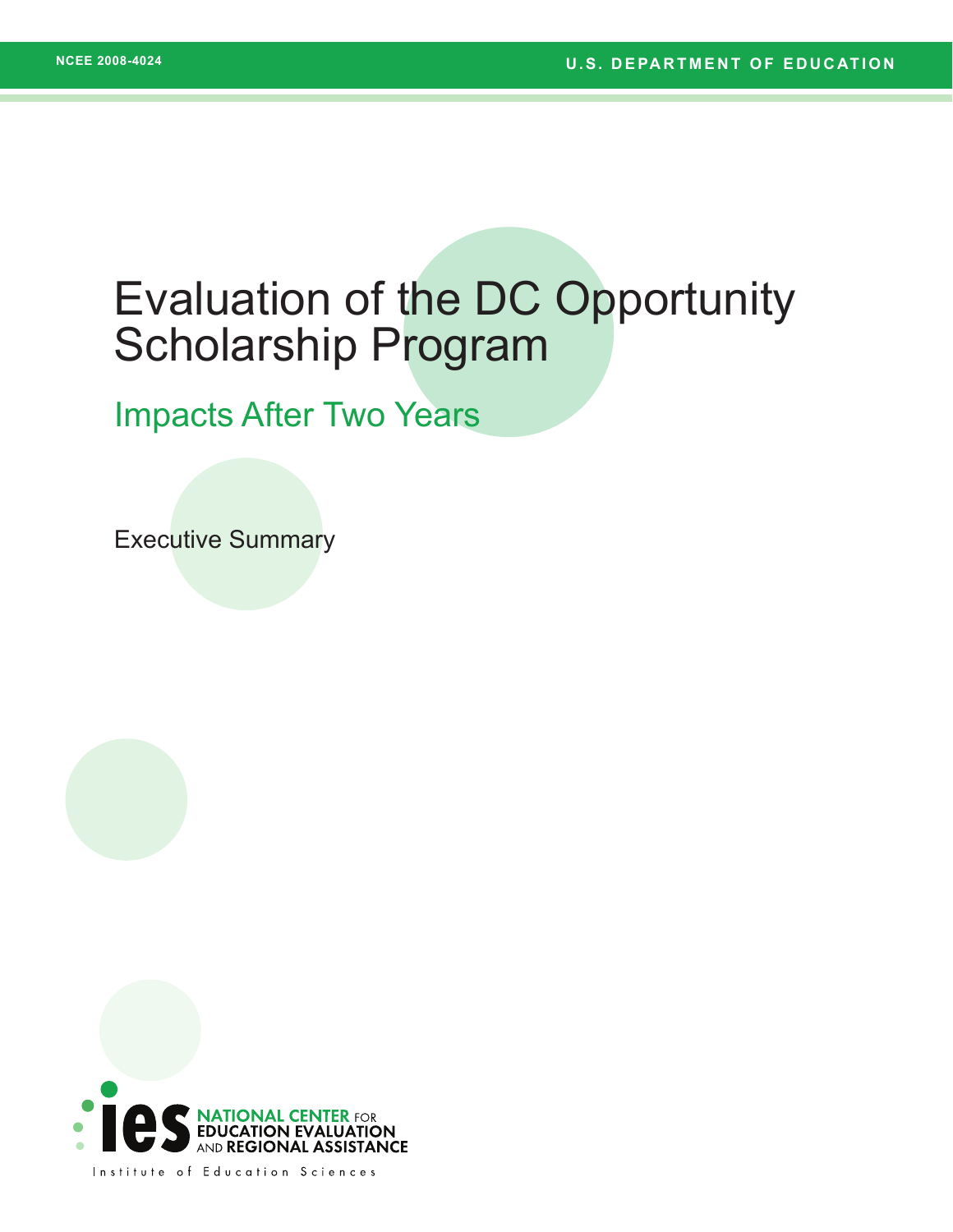# Evaluation of the DC Opportunity Scholarship Program

## Impacts After Two Years

Executive Summary

June 2008

**Patrick Wolf**, Principal Investigator, University of Arkansas **Babette Gutmann**, Project Director, Westat **Michael Puma**, Chesapeake Research Associates **Brian Kisida**, University of Arkansas **Lou Rizzo**, Westat **Nada Eissa**, Georgetown University

**Marsha Silverberg**, Project Officer, Institute of Education Sciences

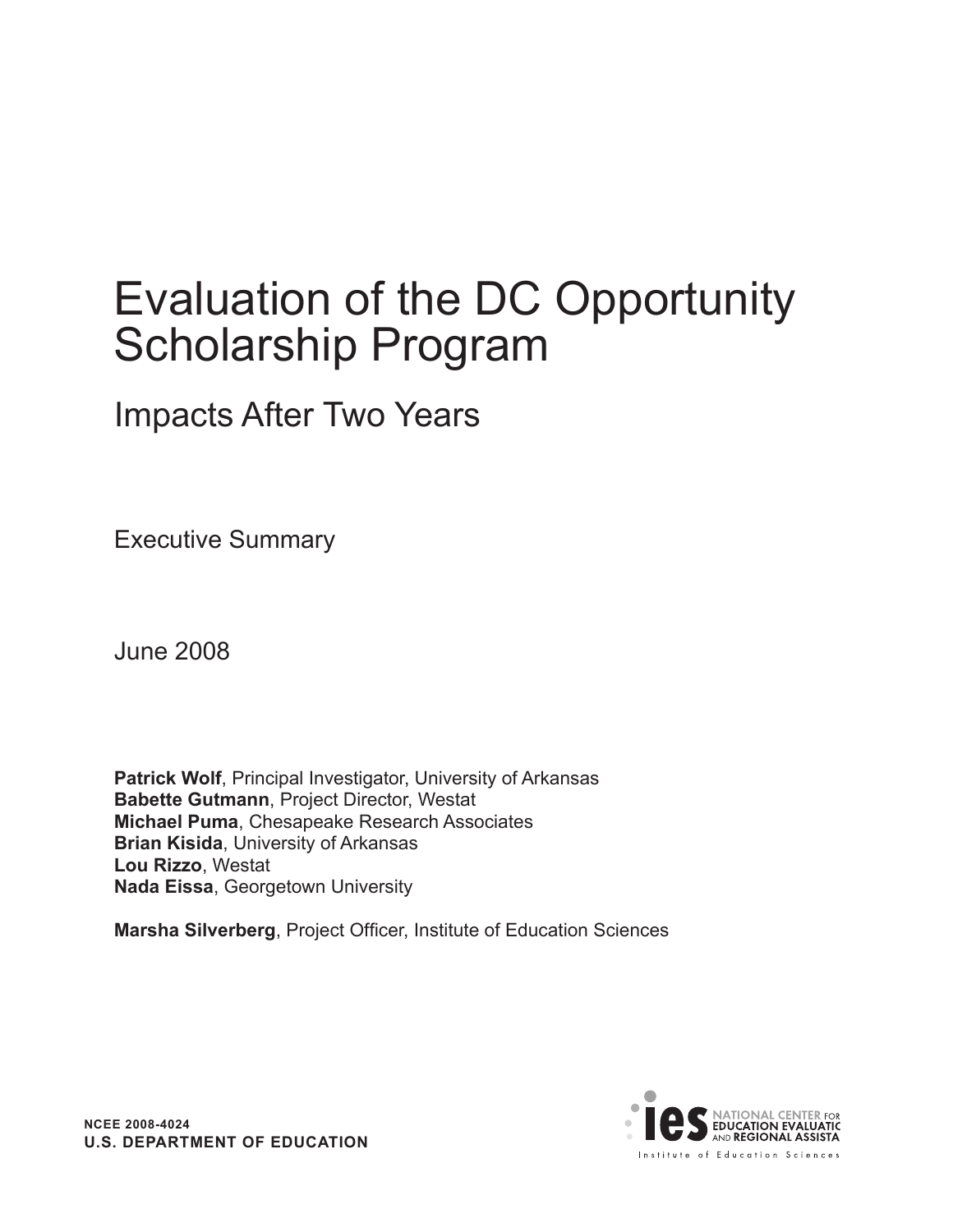**U.S. Department of Education**  Margaret Spellings *Secretary* 

**Institute of Education Sciences**  Grover J. Whitehurst *Director* 

**National Center for Education Evaluation and Regional Assistance**  Phoebe Cottingham *Commissioner* 

**June 2008** 

This report was prepared for the Institute of Education Sciences under Contract No. ED-04-CO-0126. The project officer was Marsha Silverberg in the National Center for Education Evaluation and Regional Assistance.

IES evaluation reports present objective information on the conditions of implementation and impacts of the programs being evaluated. IES evaluation reports do not include conclusions or recommendations or views with regard to actions policymakers or practitioners should take in light of the findings in the reports.

This report is in the public domain. Authorization to reproduce it in whole or in part is granted. While permission to reprint this publication is not necessary, the citation should be: Wolf, Patrick, Babette Gutmann, Michael Puma, Brian Kisida, Lou Rizzo, and Nada Eissa. *Evaluation of the DC Opportunity Scholarship Program: Impacts After Two Years* Executive Summary (NCEE 2000-4024). Washington, DC: National Center for Education Evaluation and Regional Assistance, Institute of Education Sciences, U.S. Department of Education.

#### **To order copies of this report,**

- Write to ED Pubs, Education Publications Center, U.S. Department of Education, P.O. Box 1398, Jessup, MD 20794-1398.
- Call in your request toll free to 1-877-4ED-Pubs. If 877 service is not yet available in your area, call 800-872-5327 (800-USA-LEARN). Those who use a telecommunications device for the deaf (TDD) or a teletypewriter (TTY) should call 800-437-0833.
- Fax your request to 301-470-1244.
- Order online at www.edpubs.org.

This report also is available on the IES website at [http://ies.ed.gov/ncee.](http://ies.ed.gov/ncee)

Upon request, this report is available in alternate formats such as Braille, large print, audiotape, or computer diskette. For more information, please contact the Department's Alternate Format Center at 202-260-9895 or 202-205-8113.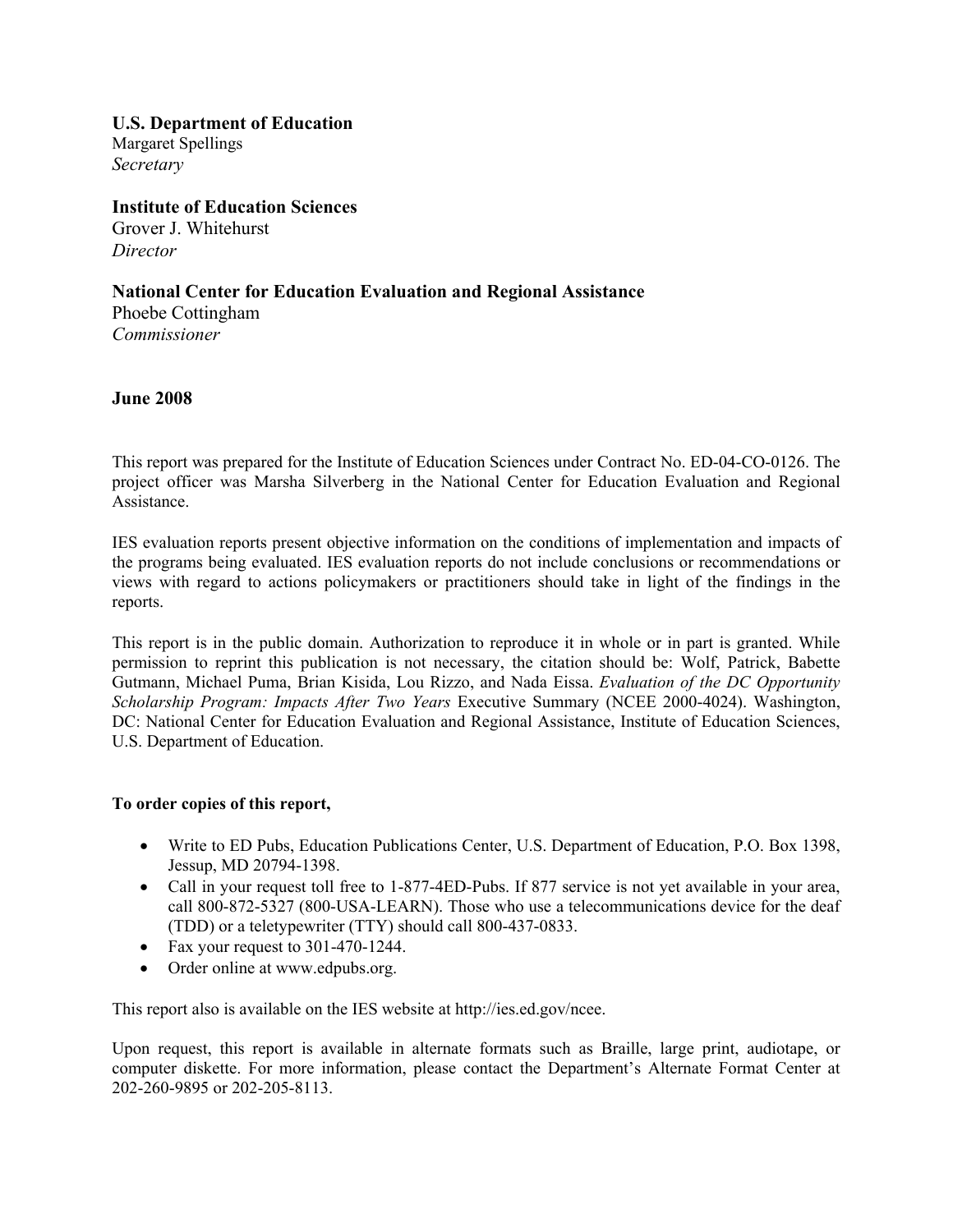This report is the fourth of a series of annual reports mandated by Congress. We gratefully acknowledge the contributions of a significant number of individuals in its preparation and production.

Staff from the Washington Scholarship Fund provided helpful information and have always been available to answer our questions.

We are also fortunate to have the advice of an Expert Advisory Panel. Members include: Julian Betts, University of California, San Diego; Thomas Cook, Northwestern University; Jeffrey Henig, Columbia University; William Howell, University of Chicago; Guido Imbens, Harvard University; Rebecca Maynard, University of Pennsylvania; and Larry Orr, Abt Associates.

The challenging task of assembling the analysis files was capably undertaken by Yong Lee, Quinn Yang, and Yu Cao at Westat. The management and conduct of the data collection was performed by Juanita Lucas-McLean, Sabria Hardy, and Kevin Jay of Westat. Expert editorial and production assistance was provided by Evarilla Cover and Saunders Freeland of Westat. Ryan Marsh of the University of Arkansas ably assisted with the intermediate outcomes analysis and the drafting of chapter 4 and appendix F.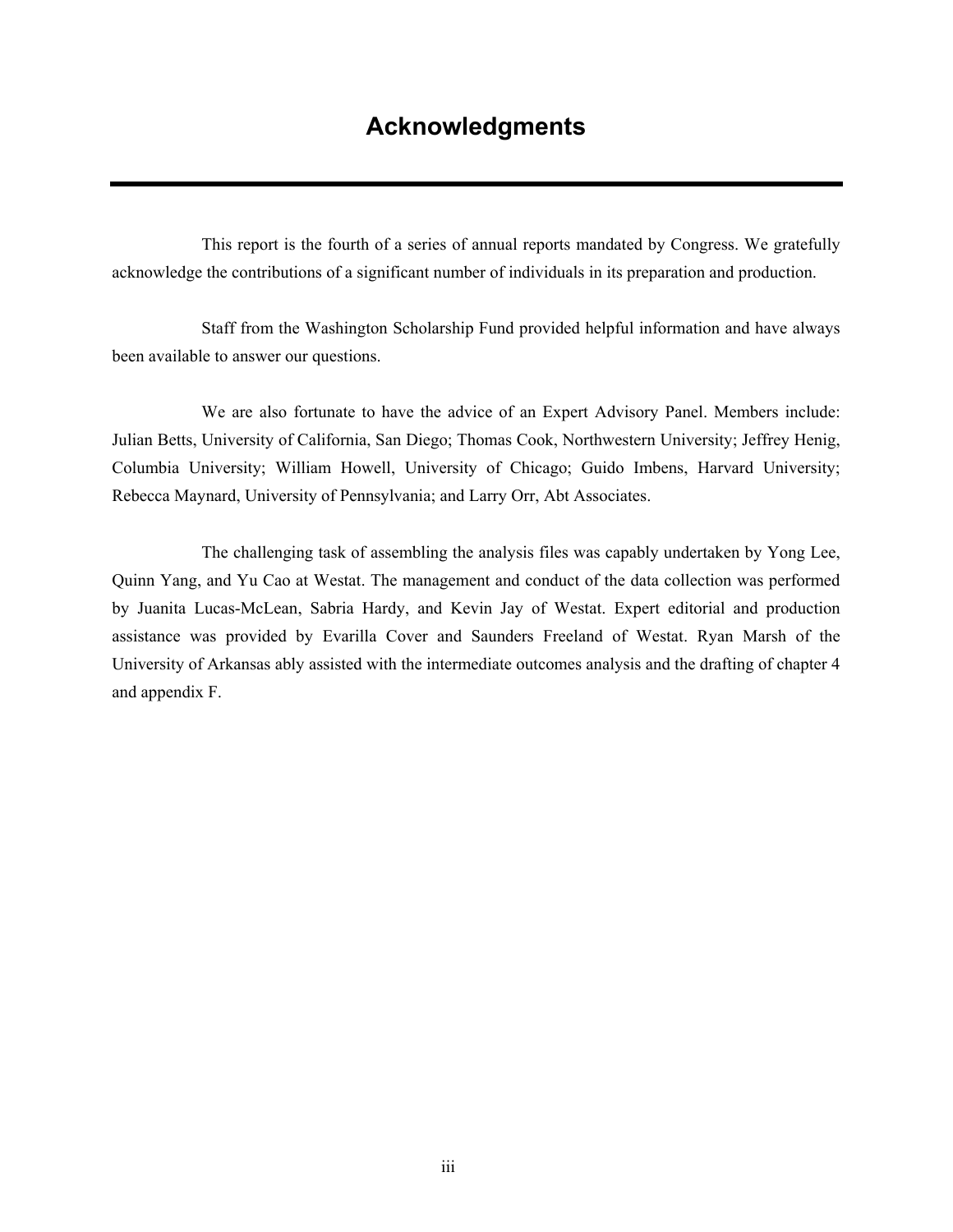### **Disclosure of Potential Conflicts of Interests**[1](#page-4-0)

The research team for this evaluation consists of a prime contractor, Westat, and two subcontractors, Patrick Wolf (formerly at Georgetown University) and his team at the University of Arkansas Department of Education Reform and Chesapeake Research Associates (CRA). None of these organizations or their key staff has financial interests that could be affected by findings from the evaluation of the DC Opportunity Scholarship Program (OSP). No one on the seven-member Technical Working Group convened by the research team once a year to provide advice and guidance has financial interests that could be affected by findings from the evaluation.

<span id="page-4-0"></span><sup>&</sup>lt;sup>1</sup> Contractors carrying out research and evaluation projects for IES frequently need to obtain expert advice and technical assistance from individuals and entities whose other professional work may not be entirely independent of or separable from the particular tasks they are carrying out for the IES contractor. Contractors endeavor not to put such individuals or entities in positions in which they could bias the analysis and reporting of results, and their potential conflicts of interest are disclosed.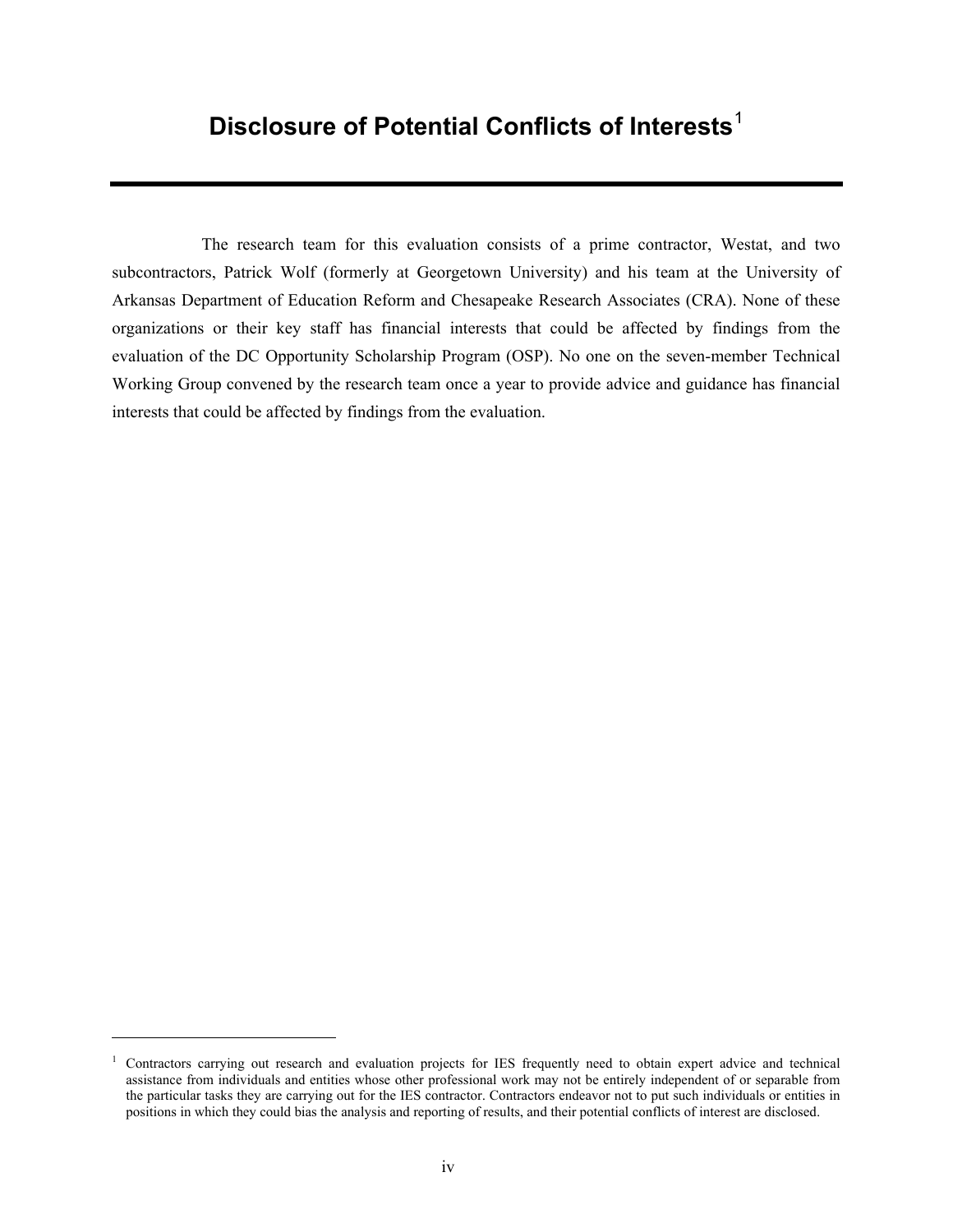### **Executive Summary**

The *District of Columbia School Choice Incentive Act of 2003,* passed by the Congress in January 2004, established the first federally funded, private school voucher program in the United States. As part of this legislation, the Congress mandated a rigorous evaluation of the impacts of the Program, now called the DC Opportunity Scholarship Program (OSP). This report presents findings from the evaluation on the impacts 2 years after families who applied were given the option to move from a public school to a participating private school of their choice.

The evaluation is based on a randomized controlled trial design that compares the outcomes of eligible applicants randomly assigned to receive (treatment group) or not receive (control group) a scholarship through a series of lotteries. The main findings of the evaluation so far include:

- **After 2 years, there was no statistically significant difference in test scores in general between students who were offered an OSP scholarship and students who were not offered a scholarship.** Overall, those in the treatment and control groups were performing at comparable levels in mathematics and reading (table 3).
- **The Program had a positive impact on overall parent satisfaction and parent perceptions of school safety, but not on students' reports of satisfaction and safety**  (tables 4 and 5). Parents were more satisfied with their child's school and viewed the school as less dangerous if the child was offered a scholarship. Students had a different view of their schools than did their parents. Reports of dangerous incidents in school were comparable for students in the treatment and control groups. Overall, student satisfaction was unaffected by the Program.
- **This same pattern of findings holds when the analysis is conducted to determine the impact of** *using* **a scholarship rather than being** *offered* **a scholarship.** Twentysix percent of students who were randomly assigned by lottery to receive a scholarship chose not to use it in either the first or second year. We use a common statistical technique to take those "never users" into account; it assumes that the students had zero impact from the OSP, but it does not change the statistical significance of the original impact estimates. Therefore, the positive impacts on parent views of school safety and satisfaction all increase in size, and there remains no impact on academic achievement and no overall impact on students' perceptions of school safety or satisfaction from using an OSP scholarship.
- **There were some impacts on subgroups of students, but adjustments for multiple comparisons indicate that these findings may be due to chance.** There were no statistically significant impacts on the test scores of the high-priority subgroup of students who had previously attended schools designated as in need of improvement (SINI). However, being offered or using a scholarship may have improved reading test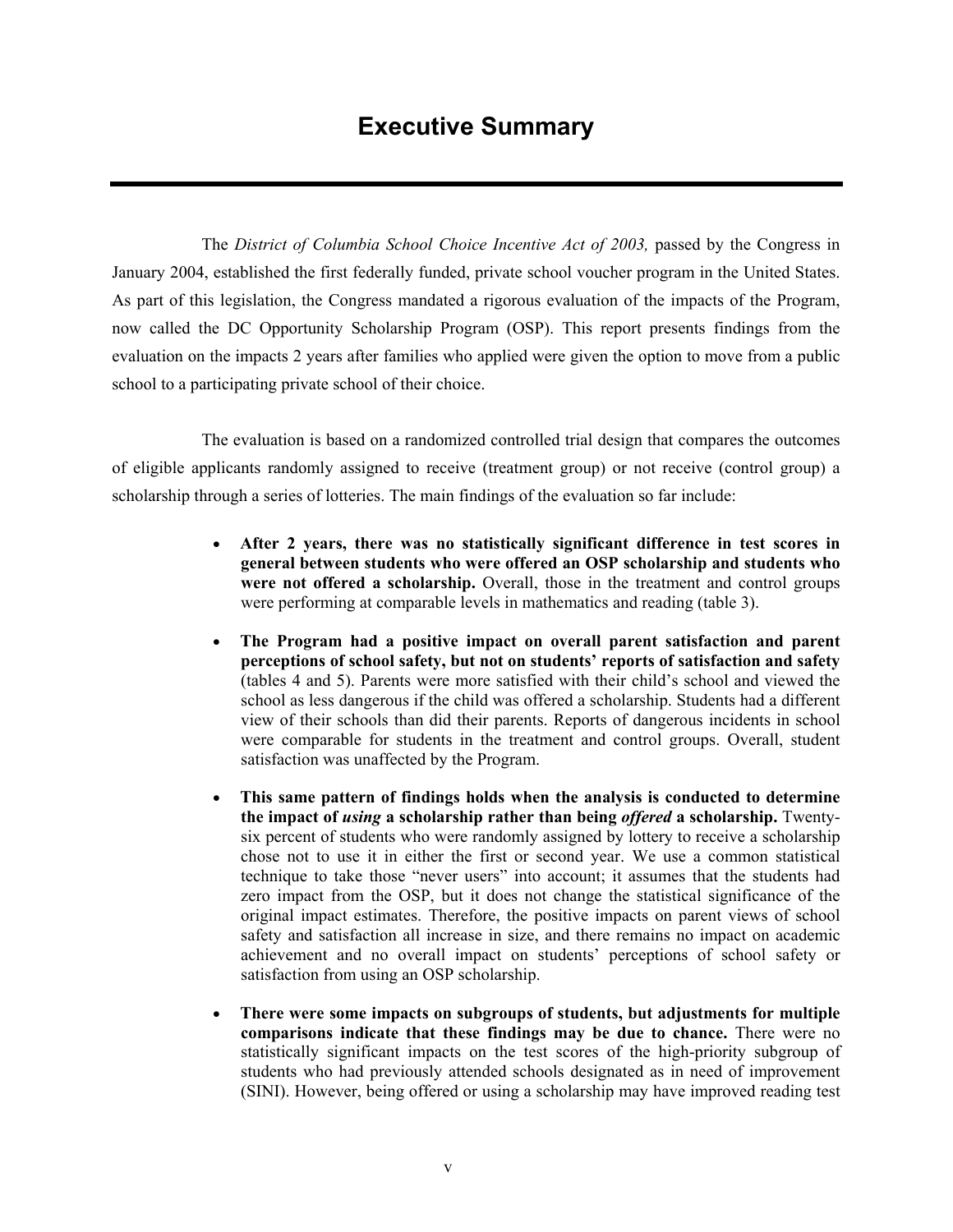scores among three subgroups of students: those who had not attended a SINI school when they applied to the OSP, those who had relatively higher pre-Program academic performance, and those who applied in the first year of Program implementation. The Program may also have had a positive impact on school satisfaction for students who had previously attended SINI schools. However, these findings were no longer statistically significant when subjected to a reliability test to adjust for the multiple comparisons of treatment and control group students across 10 subgroups; the results may be "false discoveries" and should therefore be interpreted and used with caution.

• **The second year impacts are generally consistent with those from the first year.[1](#page-6-0)** The main difference is that after 1 year, the non-SINI and higher performing groups of students appeared to experience statistically significant positive impacts on math achievement, while in the second year the impacts were on reading achievement. Adjustments for multiple comparisons suggest that both sets of results may be false discoveries.

#### **DC Opportunity Scholarship Program**

The purpose of the new scholarship program was to provide low-income residents, particularly those whose children attend schools in need of improvement or corrective action under the *Elementary and Secondary Education Act*, with "expanded opportunities to attend higher performing schools in the District of Columbia" (Sec. 303). The scholarship, worth up to \$7,500, could be used to cover the costs of tuition, school fees, and transportation to a participating private school. The statute also prescribed how scholarships would be awarded: (1) in a given year, if there are more eligible applicants than available scholarships or open slots in private schools, scholarships are to be awarded by random selection (e.g., by lottery), and (2) priority for scholarships is given first to students attending SINI public schools and then to families that lack the resources to take advantage of school choice options.

The Program is operated by the Washington Scholarship Fund (WSF). To date, there have been four rounds of applications to the OSP (table 1). Applicants in spring 2004 (cohort 1) and spring 2005 (cohort 2) represent the majority of Program applicants; the evaluation sample was drawn from these two groups.<sup>[2](#page-6-1)</sup> There were a smaller number of applicants in spring 2006 (cohort 3) and spring 2007 (cohort 4) who were recruited and enrolled by WSF in order to keep the Program operating at capacity approximately 2,000 students—each year.

<span id="page-6-0"></span><sup>1</sup> See Wolf, Gutmann, Puma, Rizzo, Eissa, and Silverberg 2007.

<span id="page-6-1"></span><sup>&</sup>lt;sup>2</sup> Descriptive reports on each of the first 2 years of implementation and cohorts of students have been previously prepared and released (Wolf, Gutmann, Eissa, Puma, and Silverberg 2005; Wolf, Gutmann, Puma, and Silverberg 2006) and are available on the Institute of Education Sciences' website a[t http://ies.ed.gov/ncee.](http://ies.ed.gov/ncee)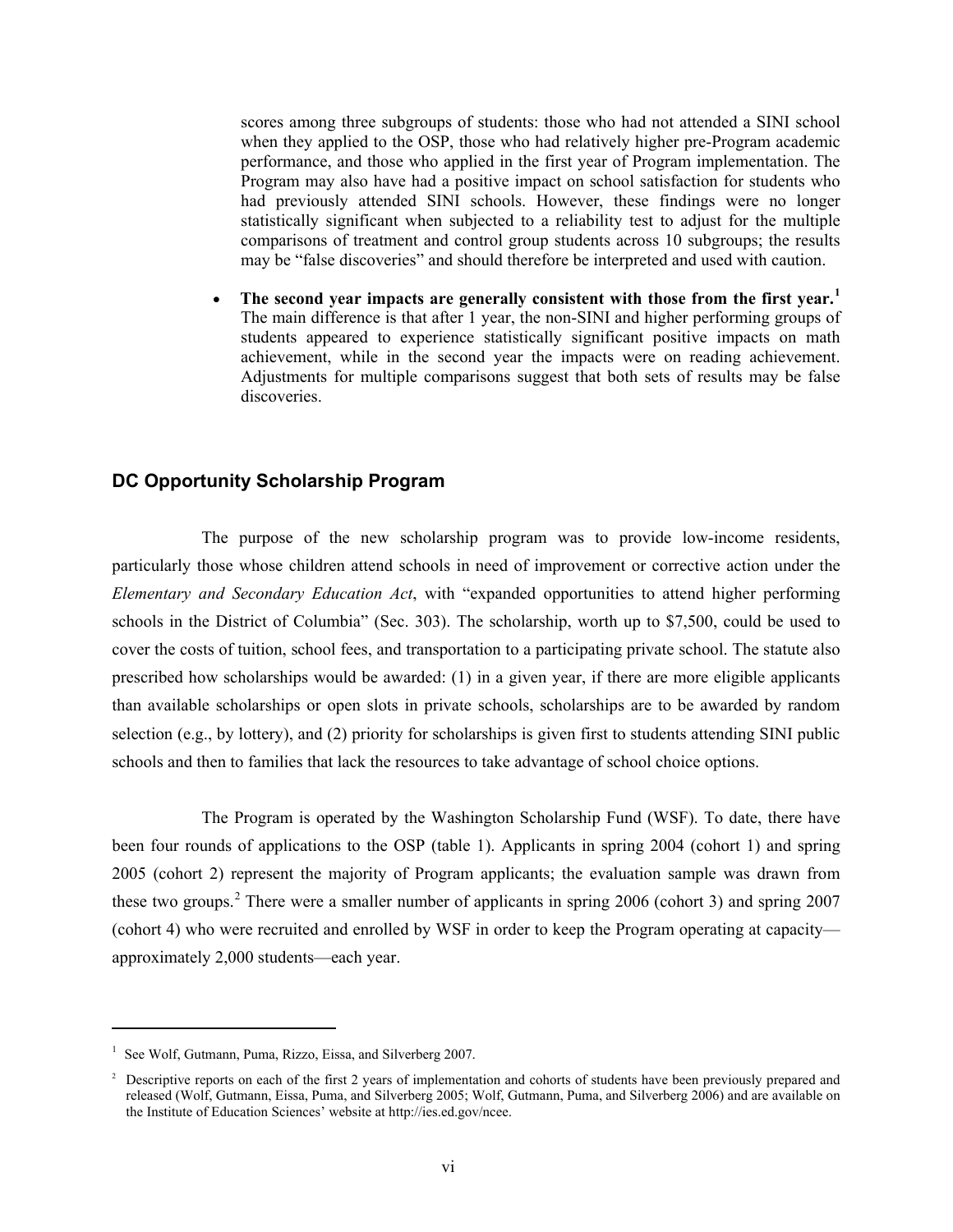|                                              |                           |                           | Total                    | Cohort 3<br>(Spring 2006)     |                       |
|----------------------------------------------|---------------------------|---------------------------|--------------------------|-------------------------------|-----------------------|
|                                              | Cohort 1<br>(Spring 2004) | Cohort 2<br>(Spring 2005) | Cohort 1 and<br>Cohort 2 | and Cohort 4<br>(Spring 2007) | Total, All<br>Cohorts |
| Applicants                                   | 2,692                     | 3,126                     | 5,818                    | 1,308                         | 7,126                 |
| Eligible applicants                          | 1,848                     | 2,199                     | 4,047                    | 846                           | 4,893                 |
| Scholarship awardees                         | 1,366                     | 1,088                     | 2,454                    | 846                           | 3,300                 |
| Scholarship users in initial year of receipt | 1,027                     | 797                       | 1,824                    | 712                           | 2,536                 |
| Scholarship users fall 2005                  | 919                       | 797                       | 1,716                    | <b>NA</b>                     | 1,716                 |
| Scholarship users fall 2006                  | 788                       | 684                       | 1,472                    | 333                           | 1,805                 |
| Scholarship users fall 2007                  | 678                       | 581                       | 1,259                    | 671                           | 1,930                 |

#### **Table 1. OSP Applicants by Program Status, Cohorts 1 Through 4, Years 2004-2007**

NOTES: Because most participating private schools closed their enrollments by mid-spring, applicants generally had their eligibility determined based on income and residency, and the lotteries were held prior to the administration of baseline tests. Therefore, baseline testing was not a condition of eligibility for most applicants. The exception was applicants entering the highly oversubscribed grades 6-12 in cohort 2. Those who did not participate in baseline testing were deemed ineligible for the lottery and were not included in the eligible applicant figure presented above, though they were counted in the applicant total. In other words, the cohort 2 applicants in grades 6-12 had to satisfy income, residency, and baseline testing requirements before they were designated eligible applicants and entered in the lottery.

The initial year of scholarship receipt was fall 2004 for cohort 1, fall 2005 for cohort 2, fall 2006 for cohort 3, and fall 2007 for cohort 4.

SOURCES: OSP applications and WSF's enrollment and payment files.

#### **Mandated Evaluation of the OSP**

In addition to establishing the OSP, Congress mandated an independent evaluation of it be conducted, with annual reports on the progress of the study. The legislation indicated the evaluation should analyze the effects of the Program on various academic and non-academic outcomes of concern to policymakers and use ". . . the strongest possible research design for determining the effectiveness" of the Program. The current evaluation was developed to be responsive to these requirements. In particular, the foundation of the evaluation is a randomized controlled trial (RCT) that compares outcomes of eligible applicants (students and their parents) randomly assigned to receive or not receive a scholarship. This decision was based on the mandate to use rigorous evaluation methods, the expectation that there would be more applicants than funds and private school spaces available, and the statute's requirement that random selection be the vehicle for determining who receives a scholarship. An RCT design is widely viewed as the best method for identifying the independent effect of programs on subsequent outcomes (e.g., Boruch, de Moya, and Snyder 2002, p. 74). Random assignment has been used by researchers conducting impact evaluations of other scholarship programs in Charlotte, NC; New York City; Dayton, OH; and Washington, DC (Greene 2001; Howell et al. 2002; Mayer et al. 2002).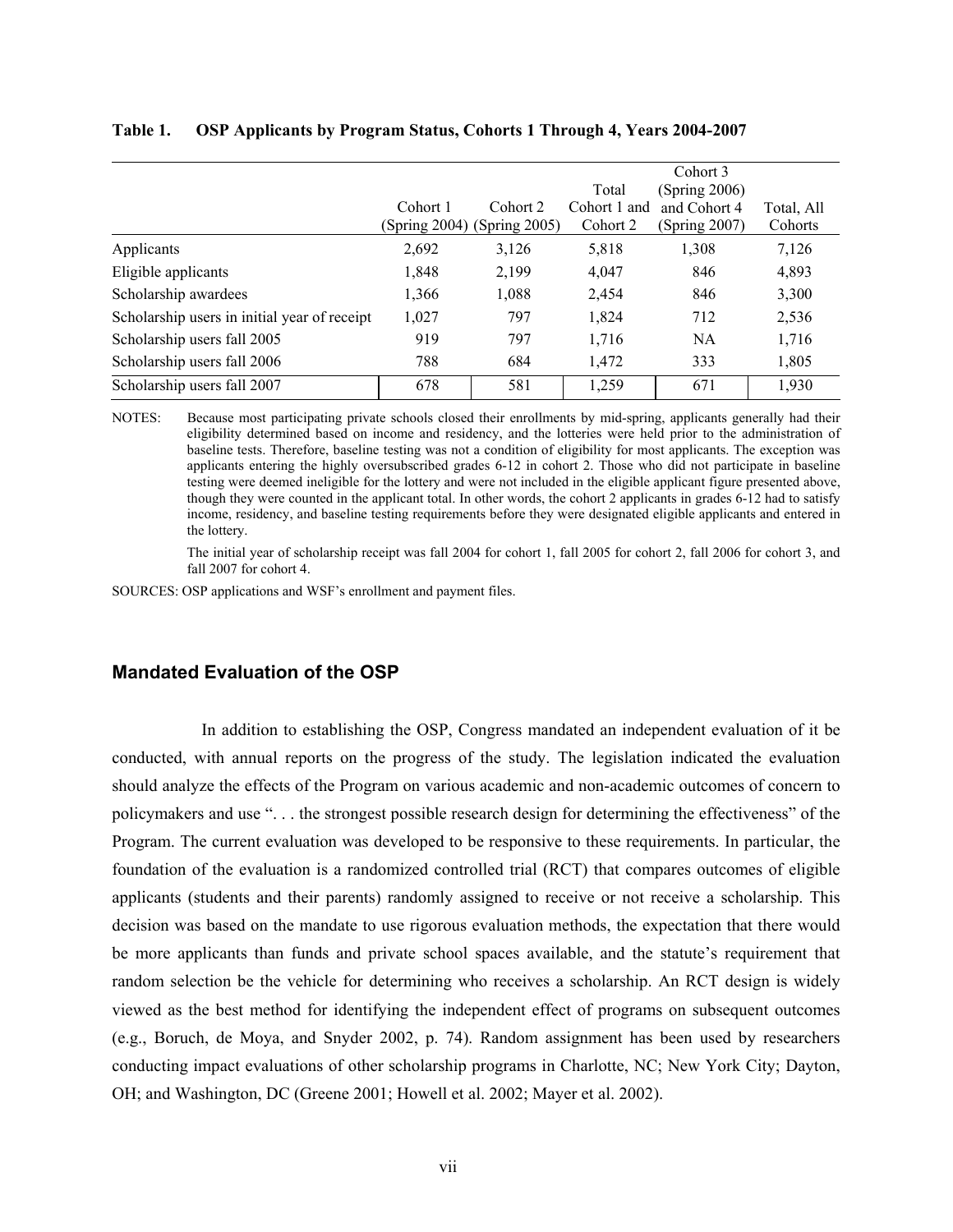The recruitment, application, and lottery process conducted by WSF with guidance from the evaluation team created the foundation for the evaluation's randomized trial and determined the group of students for whom impacts of the Program are analyzed in this report. Because the goal of the evaluation was to assess both the short-term and longer term impacts of the Program, it was necessary to focus the study on early applicants to the Program (cohorts 1 and 2) whose outcomes could be tracked over at least 3 years during the evaluation period. During the first 2 years of recruitment, WSF received applications from 5,818 students. Of these, approximately 70 percent (4,047 of 5,818) were eligible to enter the Program (table 1). Of the total pool of eligible applicants, 2,308 students who were rising kindergarteners or from public schools entered lotteries (492 in cohort 1; 1,816 in cohort 2), resulting in 1,387 students assigned to the treatment condition and 921 assigned to the control condition. These students constitute the evaluation's impact analysis sample and represent three-quarters of all students in cohorts 1 and 2 who were not already attending a private school when they applied to the OSP.

Data are collected from the impact sample each year, starting with the spring in which students applied to the OSP (baseline) and each spring thereafter. These data include assessments of student achievement in reading and mathematics using the Stanford Achievement Test version 9 (SAT- $9$ ,<sup>[3](#page-8-0)</sup> surveys of parents, and surveys of students in grade 4 and above—all administered by the evaluation team in central DC locations on Saturdays or weekday evenings because neither the public nor private schools would allow data collection on their campuses during the school day. In addition, the evaluation surveys all DC public and private schools each spring in order to address the statute's interest in understanding how the schools are responding to the OSP.

#### **Participation in the OSP**

In interpreting the impacts of the OSP, it is useful to examine the characteristics of the private schools that participate in the Program and the extent to which students offered scholarships (the treatment group) moved into and out of them during the first 2 years.

#### *School Participation*

 $\overline{a}$ 

The private schools participating in the OSP represent the choice set available to parents whose children received scholarships. That group of schools had mostly stabilized by the 2005-06 school year. The schools that offered the most slots to OSP students, and in which OSP students and the impact

<span id="page-8-0"></span><sup>3</sup> *Stanford Abbreviated Achievement Test (Form S)*, Ninth Edition. San Antonio, TX: Harcourt Educational Measurement, Harcourt Assessment, Inc., 1997.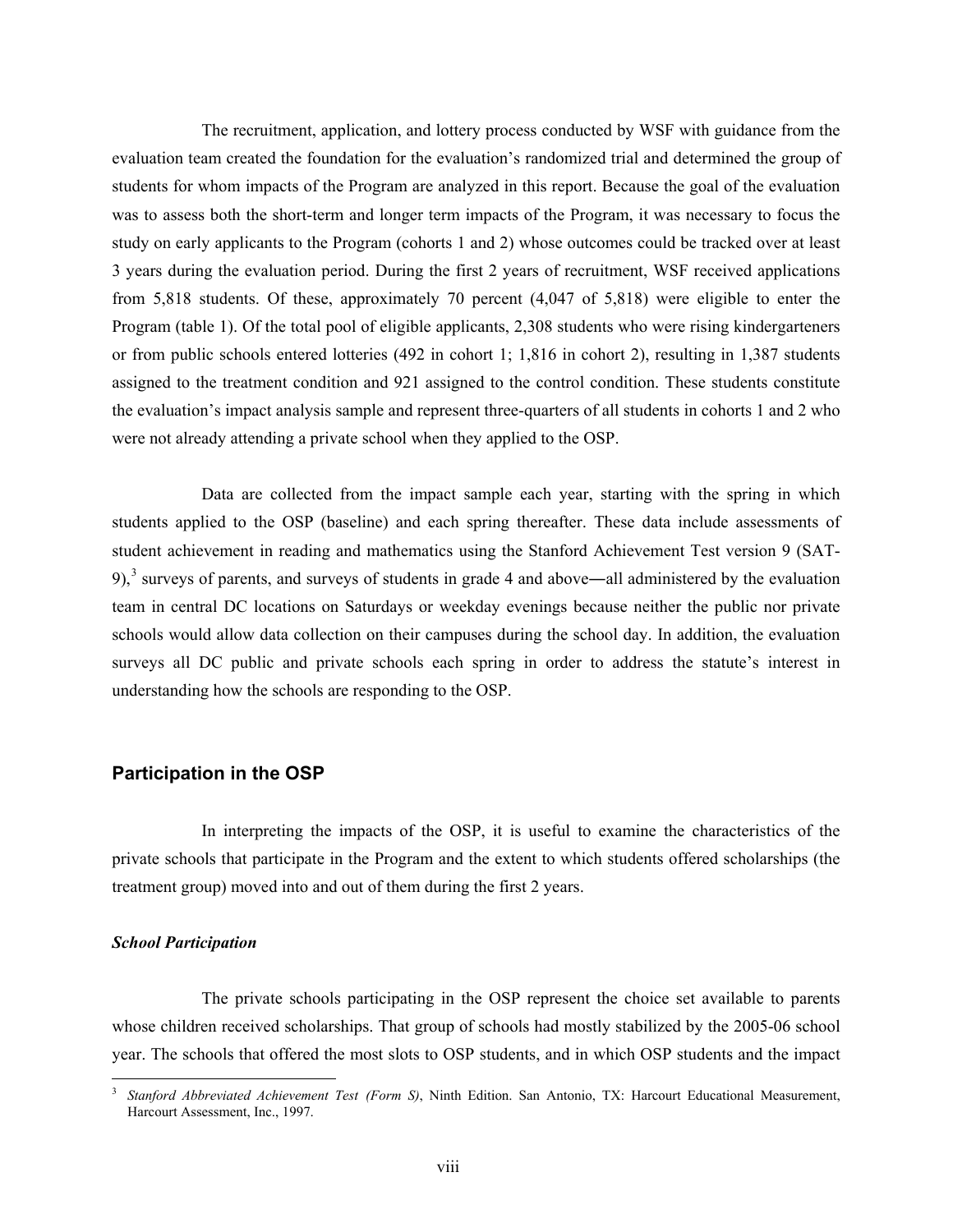sample's treatment group were clustered, have characteristics that differed somewhat from the average participating OSP school. Only 11.2 percent of treatment group students were attending a school that charged tuition above the statutory cap of \$7,500 during their second year in the Program (table 2) even though 39 percent and 38 percent of participating schools charged tuitions above that cap in 2005-06 and 2006-07, respectively.<sup>[4](#page-9-0)</sup> Although 55 percent of all participating schools were faith-based (35 percent were part of the Catholic Archdiocese of Washington), nearly 80 percent of the treatment group attended a faith-based school, with more than half of them (53 percent) attending the 23 participating Catholic parochial schools. The average OSP student in the treatment group attended a school with 196 students―somewhat smaller than the average of 236 (2005-06) and 242 (2006-07) students across the set of all participating OSP schools.

|                                                                              | Weighted |           |           |           |
|------------------------------------------------------------------------------|----------|-----------|-----------|-----------|
| Characteristic                                                               | Mean     | Highest   | Lowest    | Valid $N$ |
| Schools charging over \$7,500 tuition<br>(percent of OSP students attending) | $11.2\%$ | <b>NA</b> | <b>NA</b> | 51        |
| Archdiocesan Catholic schools                                                | 52.7%    | NA.       | <b>NA</b> | 51        |
| Other faith-based schools                                                    | 23.9%    | <b>NA</b> | <b>NA</b> | 51        |
| Tuition                                                                      | \$5,928  | \$29,902  | \$3,500   | 51        |
| Enrollment                                                                   | 196.4    | 1,056     | 20        | 50        |
| Student $N$                                                                  | 841      |           |           |           |

**Table 2. Features of Participating Private Schools Attended by the Treatment Group in Year 2** 

NOTES: "Valid N" refers to the number of schools for which information on a particular characteristic was available. When a tuition range was provided, the mid-point of the range was used. The weighted mean was generated by associating each student with the characteristics of the school he/she was attending and then computing the average of these student-level characteristics.

SOURCE: OSP School Directory information, 2004-05, 2005-06, and 2006-07, WSF.

 $\overline{a}$ 

While the characteristics of the participating private schools are important considerations for parents, in many respects it is how the schools differ from the public school options available to them that matters most. In the second year after applying to the OSP, students in the treatment and control groups did not differ significantly regarding the proportion attending schools that offered computer labs (93 and 92 percent), libraries (83 and 87 percent), gyms (70 and 66 percent), and art programs (90 and 86 percent). Differences in school characteristics between the treatment and control groups 2 years after they applied to the OSP that were statistically significant at the .01 level included:

<span id="page-9-0"></span><sup>4</sup> The average tuition charged to these treatment group students who used their scholarships was \$5,928 but varied between \$3,500 and \$29,902. The WSF reported that families in their second year of the Program were required to pay at least some money out-of-pocket for tuition in 164 cases where the tuition charged by the school exceeded the \$7,500 cap.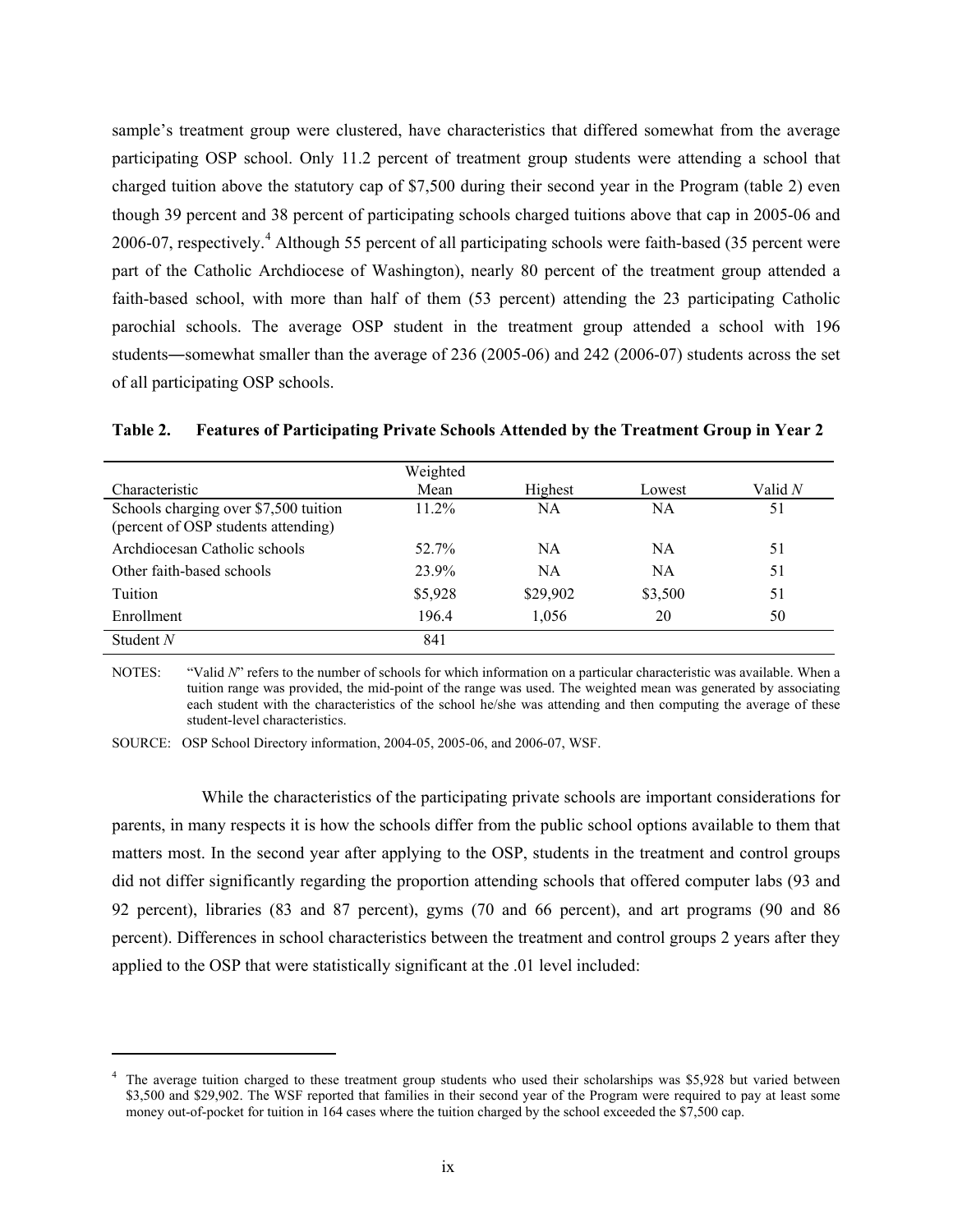- Students in the treatment group were more likely to attend schools that offered a music program (92 percent), an after-school program (97 percent), and special programs for advanced learners (45 percent) compared to students in the control group (84 percent, 94 percent, and 33 percent for each type of program, respectively).
- Students in the treatment group were less likely to attend a school that offered counselors (74 percent), tutors (63 percent), programs for non-English speakers (19 percent), and programs for students with learning problems (55 percent) than were students in the control group (89 percent, 73 percent, 50 percent, and 79 percent, respectively, for each offering).

#### *Student Participation*

As has been true in similar programs, not all students offered an OSP scholarship actually used it to enroll in a private school. For students assigned to the treatment group, during the first 2 years of the Program (figure 1):

- 26 percent (366 out of 1,387) of those offered an OSP scholarship never used it;
- 20 percent (271) used their scholarship during some but not all of the first 2 years after the award; and
- The remaining 54 percent (750 students) used their scholarship consistently for the entire 2 years after the lottery.

The reasons for not using the scholarship varied. The most common reasons cited by parents whose students declined the scholarship and completed surveys were (figure 2):

- Lack of available space in the private school they wanted their child to attend (29 percent of these parents);
- Participating schools did not offer services for their child's learning or physical disability or other special needs (17 percent of these parents); and
- Child was accepted into a public charter school (16 percent of these parents).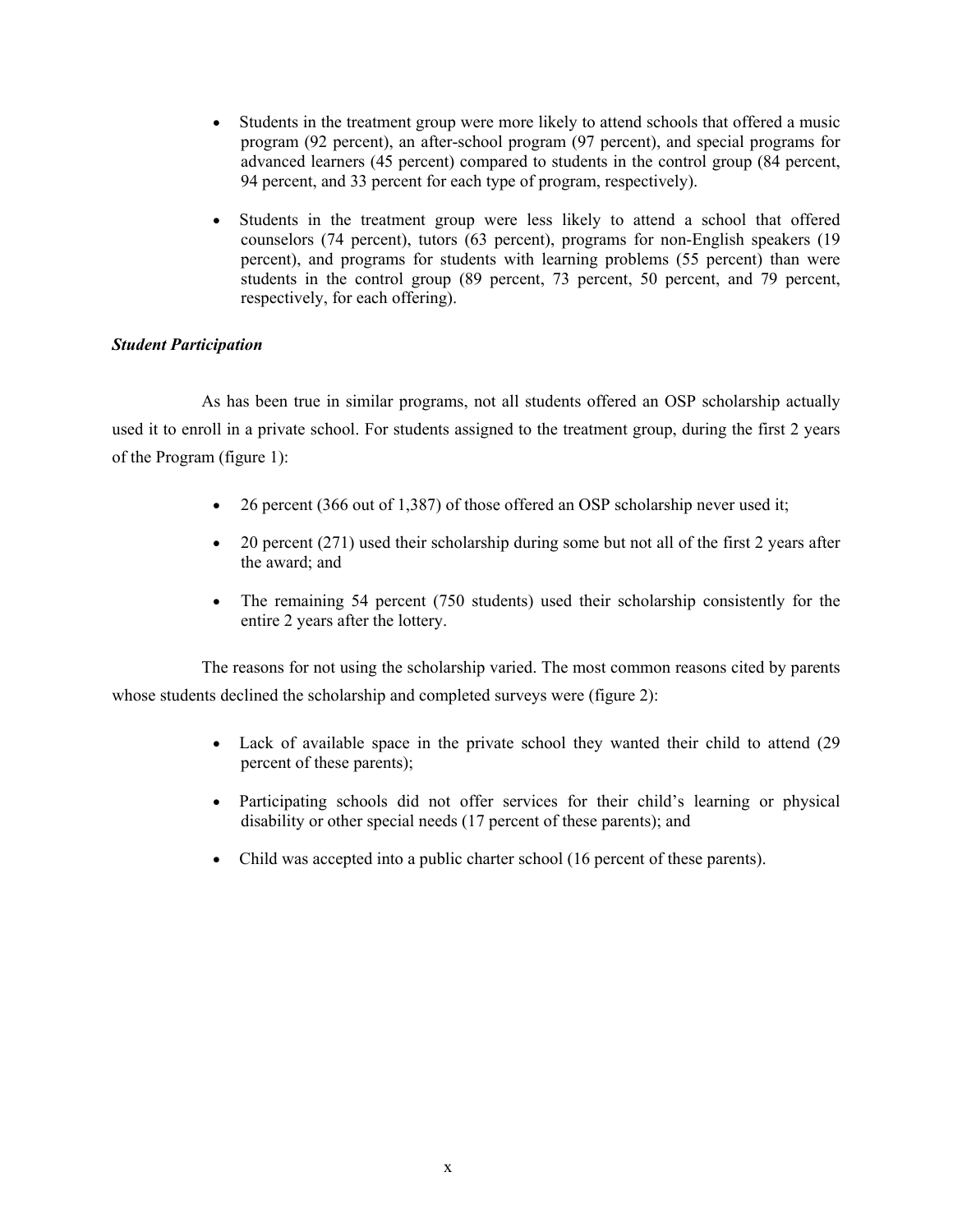

#### **Figure 1. Proportions of Treatment Group Students Who Experienced Various Categories of Usage in First 2 Years**

NOTES: Data are not weighted. Valid *N =* 1,387. Students were identified as scholarship users based upon information from WSF's payment files. Because some schools use a range of tuitions and some students had alternative sources of funding, students were classified as full users if WSF made payments on their behalf that equaled at least 80 percent of the school's annual tuition. Otherwise, students were identified as partial users (1 percent to 79 percent of tuition paid) or non-users (no payments).

SOURCES: OSP applications and WSF's payment files.

Students who never used the OSP scholarship offered to them, or who did not use the scholarship consistently, could have found their way into other (non-OSP-participating) private schools, public charter schools, or traditional DC public schools. The same alternatives were available to students who applied to the OSP but were never offered a scholarship (the impact sample's control group). Both the treatment and control groups moved between public (both traditional and charter) and private schools or between SINI and non-SINI schools. As a result, over the 2 years after they applied to the OSP:

- Among the treatment group, 4 percent remained in the same school they were in when they applied to the Program; 71 percent switched schools once; and 25 percent switched schools twice.
- Among the control group, 22 percent remained in the same school they were in when they applied to the Program; 57 percent switched schools once; and 21 percent switched schools twice.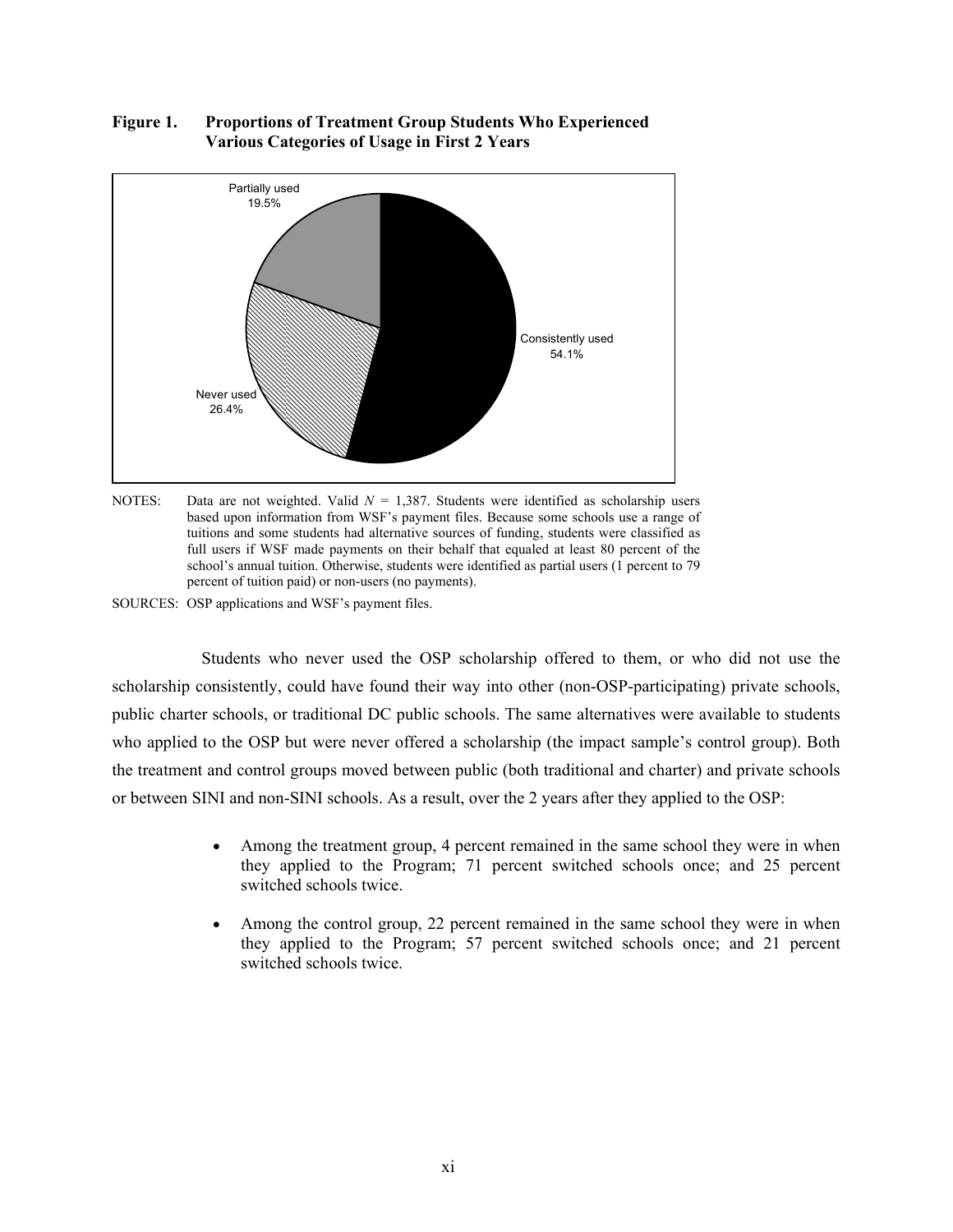

#### **Figure 2. Most Common Reasons Given by Parents for Declining to Use the OSP Scholarship in Year 2**

NOTES: Responses are unweighted. Respondents were able to select multiple responses, which generated a total of 180 responses provided by 153 parents. This equates to an average of 1.2 responses per parent. Responses that were not selected are unreported.

SOURCE: Impact Evaluation Parent Surveys.

 $\overline{a}$ 

#### **Impact of the Program After 2 Years: Key Outcomes**

The statute that authorized the OSP mandated that the Program be evaluated with regard to its impact on student test scores and school safety, as well as the "success" of the Program, which, in the design of this study, includes satisfaction with school choices. The impacts of the Program on these outcomes are presented in two ways: (1) the impact of the *offer* of an OSP scholarship, derived straight from comparing outcomes of the treatment and control groups, and (2) the impact of *using* an OSP scholarship, calculated from the unbiased treatment-control group comparison, but statistically netting out students who declined to use their scholarships.<sup>[5](#page-12-0)</sup> The main focus of this study was on the overall group of

<span id="page-12-0"></span> $5$  This analysis uses straightforward statistical adjustments to account not only for the approximately 25 percent of impact sample respondents who received the offer of a scholarship but declined to use it (the "decliners"), but also the estimated 2.3 percent of the control group who never received a scholarship offer but who, by virtue of having a sibling with an OSP scholarship, ended up in a participating private school (we call this "program-enabled crossover"). These adjustments increase the size of the scholarship offer effect estimates, but cannot make a statistically insignificant result significant.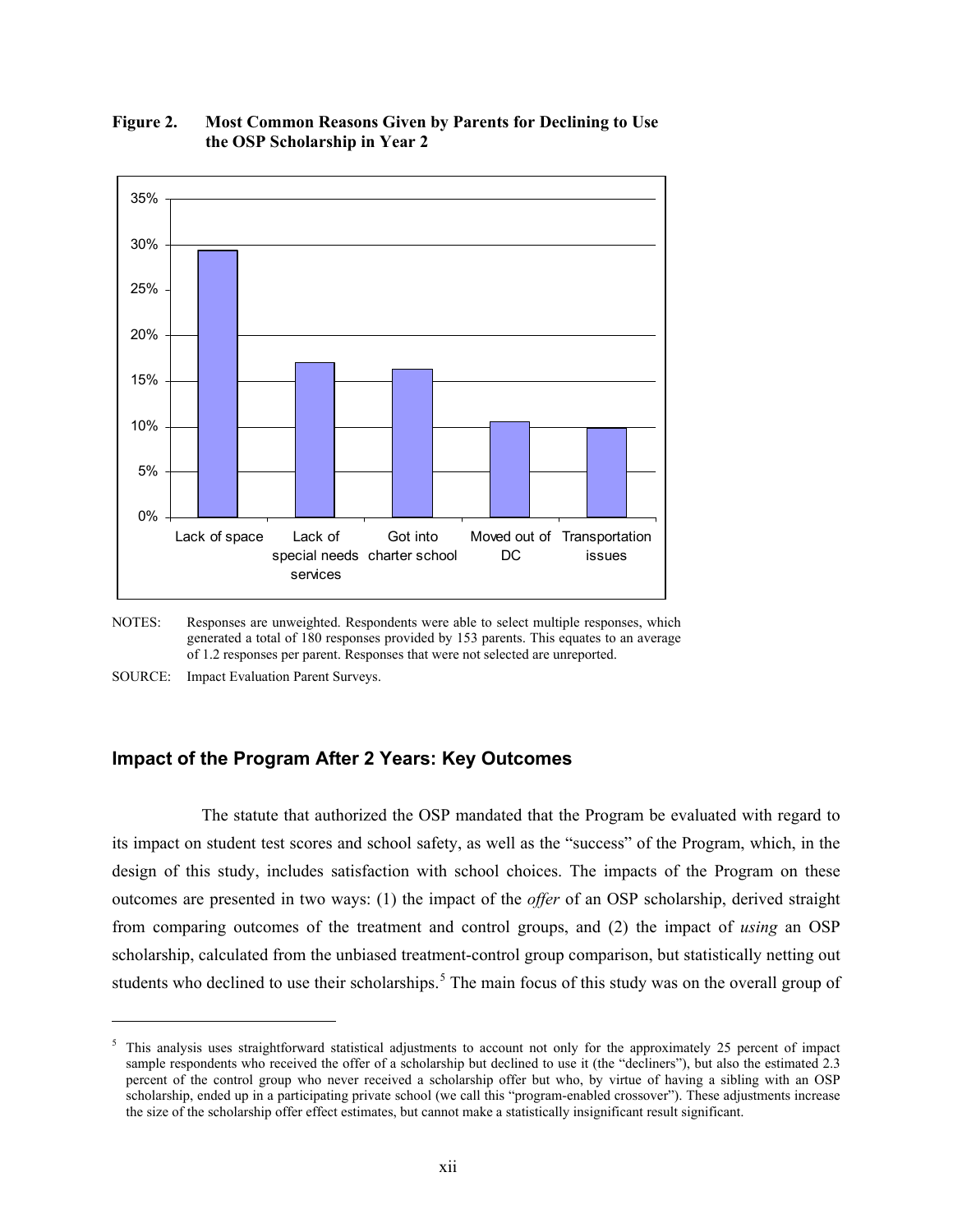students, with a secondary interest in students who applied from SINI schools, followed by other subgroups of students (e.g., defined by their academic performance at application, their gender, or their grade level).

A previous report released in spring 2007 indicated that 1 year after application there were no statistically significant impacts on overall academic achievement or on student perceptions of school safety or satisfaction (Wolf et al. 2007). Parents were more satisfied if their child was in the Program and viewed their child's school as less dangerous. Among the secondary analyses of subgroups, there were impacts on math for students who applied from non-SINI schools and for those with relatively higher pre-Program test scores. Statistical adjustments for multiple comparisons suggested there is a possibility that the subgroup achievement impacts in year 1 were chance discoveries.

The analyses in this report were conducted using data collected on students 2 years after they applied to the OSP.

#### *Impacts on Students and Parents Overall*

- Across the full sample, there were no statistically significant impacts on reading achievement (effect size  $(ES) = .09)^6$  $(ES) = .09)^6$  or math achievement  $(ES = .01)$  from the offer of a scholarship (table 3) nor from the use of a scholarship.<sup>[7](#page-13-1)</sup>
- Parents of students offered a scholarship were less likely to report serious concerns about school danger  $(ES = -0.27)$  compared to parents of students not offered a scholarship (table 4); the same was true for parents of students who chose to use their scholarships  $(ES = -.34)$ .
- On the other hand, students who were offered a scholarship reported similar levels of dangerous activities at school compared to those in the control group ( $ES = -0.01$ ; table 4); there was also no impact on student reports of school safety from using a scholarship  $(ES = -0.01)$ .
- The Program produced a positive impact on parent satisfaction with their child's school, for example regarding the likelihood of grading the school an "A" or "B," both for the impact of a scholarship offer ( $ES = .26$ ; table 5) and the impact of scholarship use ( $ES = .33$ ).

<span id="page-13-0"></span><sup>6</sup> An effect size (ES) is a standardized measure of the relative size of a program impact. In this report, effect sizes are expressed as a proportion of a standard deviation of the distribution of values observed for the study control group. One full standard deviation above and below the average value for a variable such as outcome test scores contains 64 percent of the observations in the distribution. Two full standard deviations above and below the average contain 95 percent of the observations.

<span id="page-13-1"></span> $7$  The magnitudes of these estimated achievement effects are below the threshold of .11 standard deviations, estimated by the power analysis to be the study's Minimum Detectable Effect size.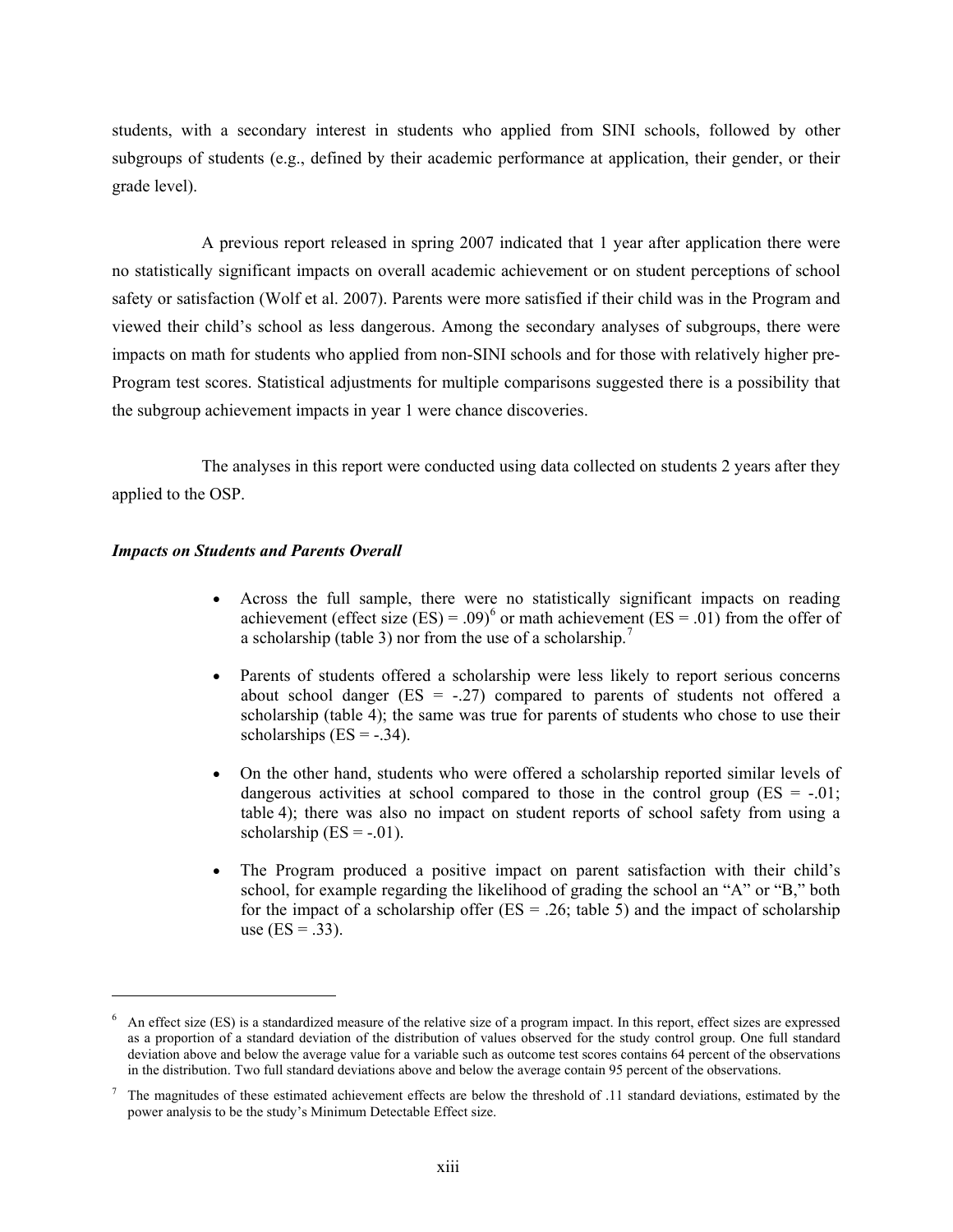• Overall, there were no impacts of the OSP from being offered ( $ES = .05$  to .13; table 5) or using a scholarship on students' satisfaction with his or her school.

#### **Table 3. Year 2 Impact Estimates of the Offer of a Scholarship on the Full Sample: Academic Achievement (Intent to Treat or ITT)**

|                     | Difference<br>(Estimated<br>Control Group<br>Treatment |        |          |             |                 |
|---------------------|--------------------------------------------------------|--------|----------|-------------|-----------------|
| Student Achievement | Group Mean                                             | Mean   | (Impact) | Effect Size | <i>p</i> -value |
| Reading             | 621.30                                                 | 618.12 | 3.17     | .09         | .09             |
| Math                | 614.09                                                 | 613.85 | ر ے .    | .01         | .89             |

NOTES: Means are regression-adjusted using a consistent set of baseline covariates. Impacts are displayed in terms of scale scores. Effect sizes are displayed in terms of standard deviations of the study control group distribution. Valid *N* for reading  $= 1,580$ ; math  $= 1,585$ . Separate reading and math sample weights were used.

#### **Table 4. Year 2 Impact Estimates of the Offer of a Scholarship on the Full Sample: Parent and Student Reports of School Danger (ITT)**

| School Danger   | Treatment<br>Group Mean | Control<br>Group Mean | Difference<br>(Estimated<br>(Impact) | <b>Effect Size</b> | <i>p</i> -value |
|-----------------|-------------------------|-----------------------|--------------------------------------|--------------------|-----------------|
| Parents         | 2.06                    | 3.00                  | $-94**$                              | $-.27$             | .00.            |
| <b>Students</b> | -90                     | .93                   | $-.02$                               | $-.01$             | .87             |

\*\*Statistically significant at the 99 percent confidence level.

NOTES: Means are regression-adjusted using a consistent set of baseline covariates. Effect sizes are displayed in terms of standard deviations of the study control group distribution. Valid *N* for parent survey = 1,555. Valid *N* for student survey = 1,025. Parent and student survey weights were used. Survey given to students in grades 4-12.

#### **Table 5. Year 2 Impact Estimates of the Offer of a Scholarship on the Full Sample: Parent and Student Reports of Satisfaction with Their School (ITT)**

| Outcome                                          | Treatment<br>Group Mean | Control Group<br>Mean | <b>Difference</b><br>(Estimated<br>Impact) | <b>Effect Size</b> | <i>p</i> -value |
|--------------------------------------------------|-------------------------|-----------------------|--------------------------------------------|--------------------|-----------------|
| Parents who gave school a<br>grade of A or B     | .76                     | .63                   | $13**$                                     | .26                | .00             |
| Average grade parent gave<br>school (5.0 scale)  | 4.02                    | 3.73                  | $29**$                                     | .29                | .00             |
| School satisfaction scale                        | 26.12                   | 23.44                 | $2.67**$                                   | .33                | .00             |
| Students who gave school a<br>grade of A or B    | .71                     | .68                   | .03                                        | .05                | .49             |
| Average grade student gave<br>school (5.0 scale) | 3.97                    | 3.84                  | .13                                        | .12                | .14             |
| School satisfaction scale                        | 34.12                   | 33.24                 | .88                                        | .13                | .10             |

\*\*Statistically significant at the 99 percent confidence level.

NOTES: Means are regression-adjusted using a consistent set of baseline covariates. Effect sizes are displayed in terms of standard deviations of the study control group distribution. Valid *N* for parent measure of school grade = 1,549; parent satisfaction *=* 1,571. Parent survey weights were used. Parent school satisfaction scale was IRT scored and had a range of .96 to 35.43. Valid *N* for student measure of school grade = 974; student satisfaction = 1,042. Student survey weights were used. School satisfaction scale was IRT scored and had a range of 9.67 to 46.89. Impact estimates reported for the dichotomous variable "parents who gave school a grade of A or B" are reported as marginal effects.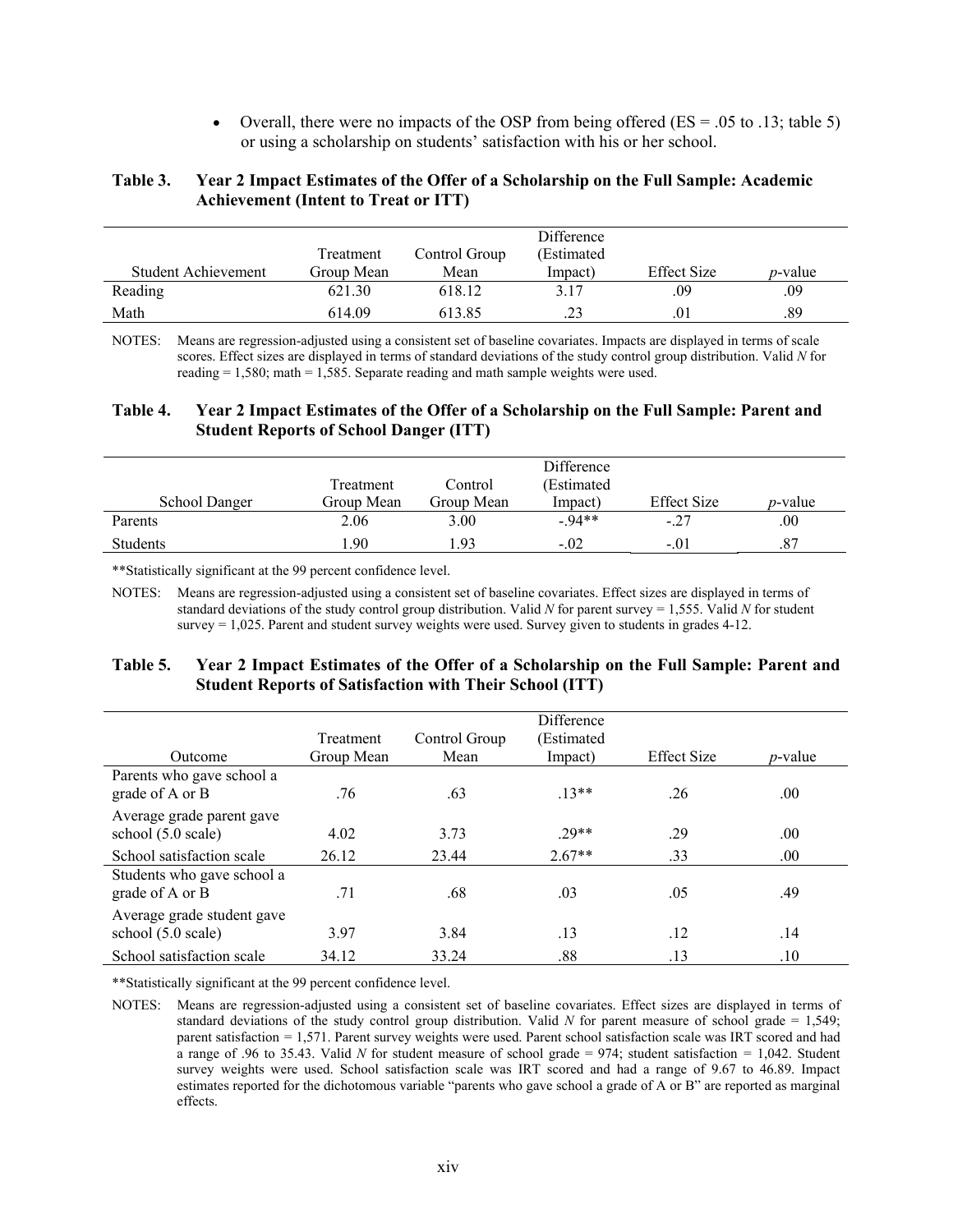#### *Impacts on Subgroups*

In addition to determining the general impacts of the OSP on all study participants, this evaluation also reports Programmatic impacts on policy-relevant subgroups of students. The subgroups were designated prior to data collection and include students who were attending SINI versus non-SINI schools at application, those relatively higher or lower performing at baseline, girls or boys, elementary versus high school students, and those from application cohort 1 or cohort 2. Since the subgroup analysis involves significance tests across multiple comparisons of treatment and control students, some of which may be statistically significant merely by chance, these subgroup-specific results should be interpreted with caution. Specifically:

#### Subgroup Achievement Impacts

- There were no statistically significant reading ( $ES = -.00$ ) or math ( $ES = .05$ ) achievement impacts for the high-priority subgroup of students who had attended a SINI public school under *No Child Left Behind* (*NCLB*) before applying to the Program.
- The Program may have had a positive impact on reading test scores in year 2 for three subgroups of students, although the statistical significance of the findings was not robust to adjustments for multiple comparisons:
	- o Students who attended non-SINI public schools prior to application to the Program (56 percent of the impact sample) scored an average of 5.7 scale score points higher in reading  $(ES = .15)$  if they were offered the scholarship compared to not being offered a scholarship and 6.9 scale score points higher  $(ES = .18)$  if they used their scholarship compared to not being offered a scholarship.
	- o Students who entered the Program in the higher two-thirds of the test-score performance distribution at baseline (66 percent of the impact sample) scored an average of 5.2 scale score points higher in reading  $(ES = .15)$  if they were offered a scholarship compared to not being offered a scholarship and 6.3 scale score points higher ( $ES = .18$ ) if they used their scholarship compared to not being offered a scholarship.
	- o Students from the first cohort of applicants (21 percent of the impact sample) scored an average of 8.7 scale score points higher in reading  $(ES = .27)$  if they were offered a scholarship compared to not being offered a scholarship and 12.2 scale score points higher ( $ES = .37$ ) if they used their scholarship compared to not being offered a scholarship.
- The OSP had no statistically significant achievement impacts for other subgroups of participating students, including those in the lower third of the test-score performance distribution at baseline, boys, girls, elementary students, secondary students, and students from the second cohort of applicants (effect sizes ranging from -.14 to .11).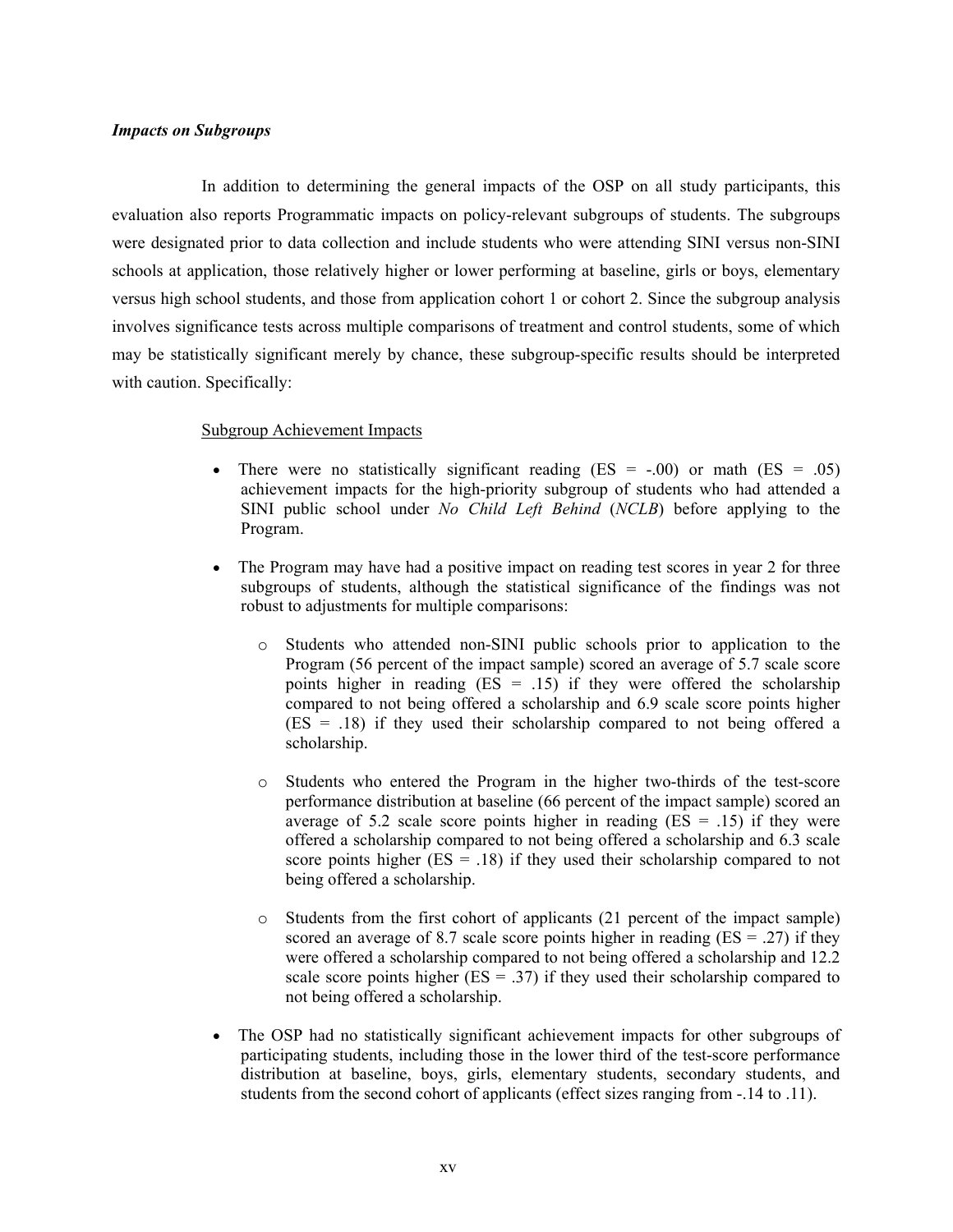#### Subgroup Safety and Satisfaction Impacts

- Eight of the 10 subgroups analyzed, including parents of the high-priority subgroup of students who had attended SINI schools, reported viewing their child's school as less dangerous if the child was offered or using an OSP scholarship compared to not being offered a scholarship. Effect sizes for the impact of an offer of a scholarship on parent perceptions of school danger for the eight affected subgroups ranged from -.21 to -.35. Adjustments for multiple comparisons indicate that these eight subgroup impacts on parental perceptions of safety are not likely to be false discoveries. The parents of students who were relatively lower performing at baseline and those in high school were the exceptions, as they did *not* report lower or different levels of perceived school danger as a result of the treatment.
- Consistent with the finding for students overall, none of the subgroups of students reported experiencing differences in dangerous activities at school if they were in the Program. Thus, there was no impact on students' perceptions of school safety from either the offer or the use of a scholarship for any of the subgroups (effect sizes range from -.11 to .09).
- In addition to an overall impact on parental satisfaction with their child's school, the Program produced satisfaction impacts on 8 of the 10 subgroups analyzed, including the high-priority subgroup of parents of students who had attended SINI schools. Effect sizes for the impact of an offer of a scholarship on the likelihood of a parent grading their child's school "A" or "B" for the eight affected subgroups ranged from .18 to .34. Adjustments for multiple comparisons indicate that one of these eight subgroup impacts (for the parents of students who were relatively lower performing at baseline) may have been a false discovery. The statistical significance of the other seven subgroup impacts on parent satisfaction with their child's school was not affected by adjustments for multiple comparisons. The parents of high school students and those in the first cohort of applicants generally did *not* report higher levels of school satisfaction that were statistically significant as a result of the treatment (effect sizes range from .02 to .18).
- With one exception, there was no impact on school satisfaction if students were offered a scholarship, across subgroups. The high-priority subgroup of students who applied from a SINI school were more likely to give their school a grade of A or B ( $ES = .24$ ) if they were offered a scholarship compared to not being offered a scholarship, although adjustments for multiple comparisons indicate that this finding may be a false discovery.

#### **The Impact of the Program on Intermediate Outcomes**

Understanding the mechanisms through which the OSP does or does not affect student outcomes requires examining the expectations, experiences, and educational environments made possible by Program participation. The analysis here estimates the impact of the Program on a set of "intermediate outcomes" that are influenced by parents' choice of whether to use an OSP scholarship and where to use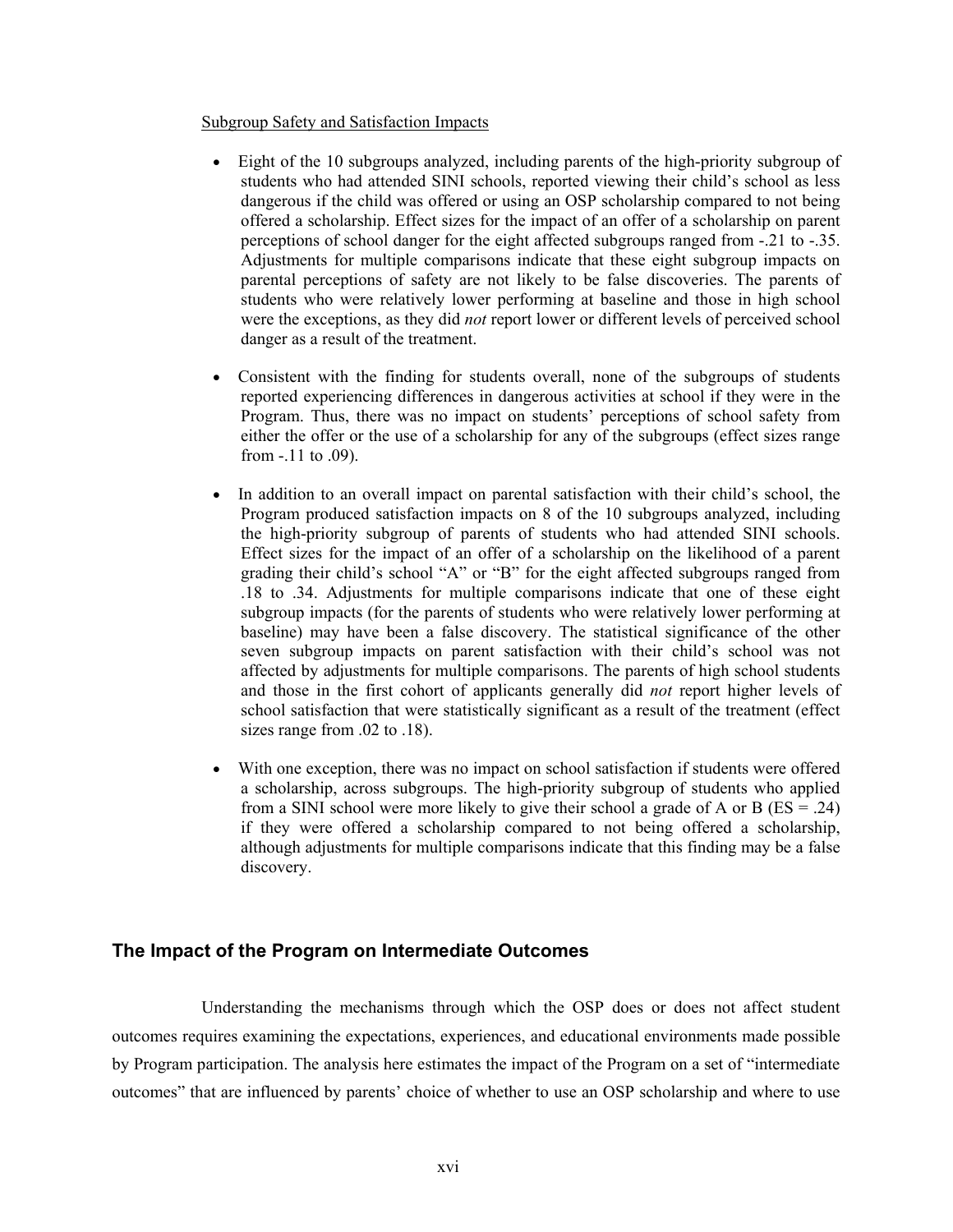it, but are not end outcomes themselves. The method used to estimate the impacts on intermediate outcomes is identical to that used to estimate impacts on the key Program outcomes, such as academic achievement.

Prior to data analysis, possible intermediate outcomes of the OSP were selected based on existing research and theory regarding scholarship programs and educational achievement. Because 24 intermediate outcome candidates were identified through this process, the variables were organized into four conceptual groups or clusters to aid in the analysis. $8$ 

There is no way to rigorously evaluate the linkages between the intermediate outcomes and achievement―students are not randomly assigned to the experience of various educational conditions and programs. That is why any findings from this element of the study do not suggest that we have learned what specific factors "caused" any observed test score impacts, only that certain factors emerge from the analysis as possible candidates for mediating influence. The analyses are exploratory, and, given the number of factors analyzed, some of the statistically significant findings may be "false discoveries" (due to chance).

Overall, 2 years after applying for a scholarship, the Program had an impact on 10 of the 24 intermediate outcomes, 8 of which remained statistically significant after adjustments for multiple comparisons:

- *Home Educational Supports.* The results suggest that the Program may have had an impact on two of four intermediate outcomes in this group. The Program appeared to produce a positive impact on parents' aspirations for how far in school their child would go  $(ES = .12)$ ; however, this result may be a false discovery. The Program led to students' experiencing more time spent commuting to school from their homes  $(ES = .25)$ , a result that did not lose statistical significance after adjustments for multiple comparisons. There were no statistically significant differences between the treatment and control groups on the involvement in school reported by parents in year  $2 (ES = -06)$  or on the use of a tutor outside of school  $(ES = -07)$ .
- *Student Motivation and Engagement*. The Program had no statistically significant impacts on any of the six elements of this group of intermediate outcomes. Two years after they applied to the OSP, the treatment and control group students reported similar

<span id="page-17-0"></span><sup>8</sup> Intermediate Outcome Conceptual Grouping 1, *Home Educational Supports*, includes parent involvement, parent aspirations, out-of-school tutor usage, and school transit time. Intermediate Outcome Conceptual Grouping 2, *Student Motivation and Engagement*, includes student aspirations, attendance, tardiness, reading for fun, engagement in extracurricular activities, and frequency of homework. Intermediate Outcome Conceptual Grouping 3, *Instructional Characteristics*, includes student/teacher ratio, teacher attitude, challenge of classes, ability grouping, availability of tutors, in-school tutor usage, programs to assist students with learning disabilities or English language learners, programs for advanced learners, before-/after-school care programs, and enrichment programs. Intermediate Outcome Conceptual Grouping 4, *School Environment*, includes parent/ school communication, school size, percent non-white, and peer classroom behavior.